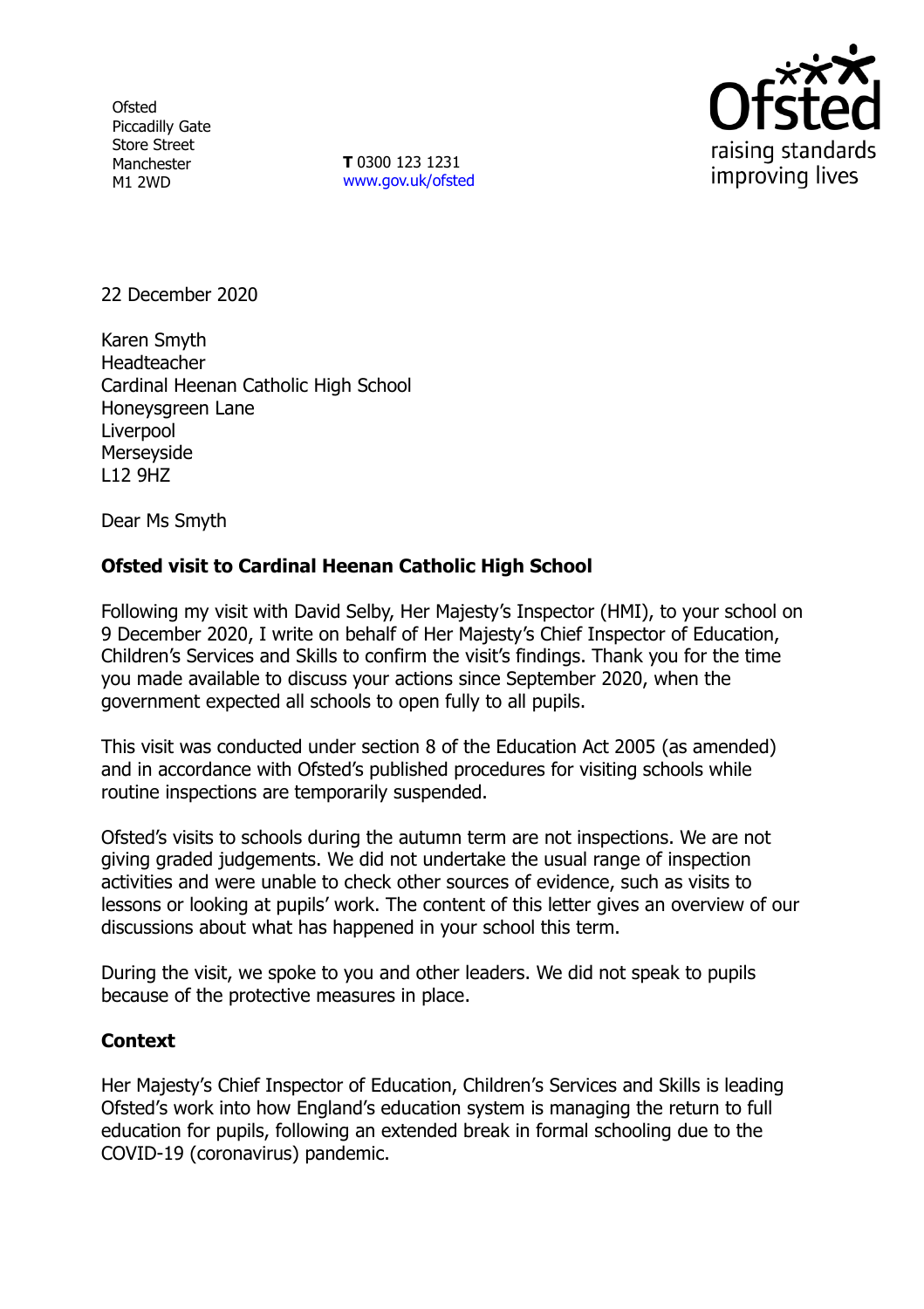

In undertaking this focused work, HMI are visiting a broad range of schools. HMI will visit a sample of:

- approximately 1,200 schools across all Ofsted grades (outstanding, good, requires improvement and inadequate)
- maintained schools, academies and free schools, special schools and centres of alternative provision, including those in cities, and coastal, town or rural communities.

The information from this visit will feed into Ofsted's national reporting so that the insights can be shared with the government and the education sector. We did not find any significant concerns during the visit. In such a case, an inspection report would be published on our website and available to parents and carers.

We did not consider your response to COVID-19 during the spring and summer terms 2020, when the school was not open to all pupils.

## **From this visit, inspectors noted that:**

- $\blacksquare$  Over one third of pupils, including all pupils in Year 11, have had to study from home since the start of term. Some of these pupils have self-isolated on two or more occasions. Far fewer pupils in Years 7 to 9 have studied from home than those in Years 10 and 11.
- Pupils in all year groups are studying the usual range of subjects. You told us that you have made minor changes to the delivery of some practical subjects, such as design and technology and music, for pupils in Years 7 to 9. You are confident that you will fully return to the usual curriculum by the start of the summer term 2021.
- Staff have used a mixture of formal and informal strategies to assess how well pupils have remembered prior learning. Your information is telling you that younger pupils have more significant gaps in their knowledge than older pupils.
- Leaders told us that many pupils appear less confident in their recall and application of basic facts in mathematics and English. For example, some pupils have forgotten important information to do with Pythagoras' theorem. Pupils are also making more errors than normal with their spelling, punctuation and grammar.
- Teachers are addressing these issues by spending longer than usual going over previously learned work. In some subjects, such as English, they have made changes to the order in which the curriculum is taught to some year groups. This is to rekindle pupils' passion for learning and to directly address some of the gaps in learning that have emerged.